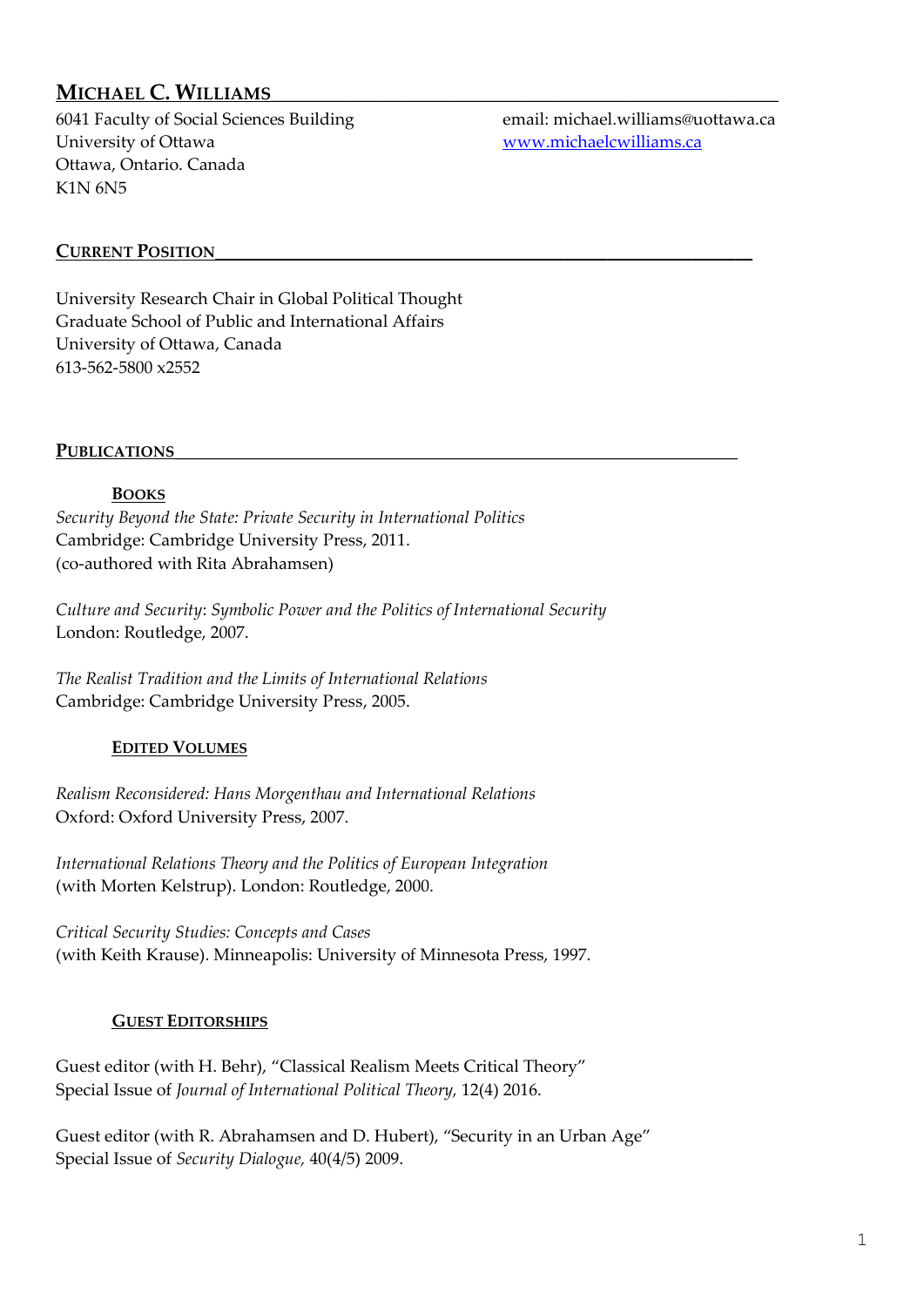Guest Editor (with R. Abrahamsen), "Security Privatization in Contemporary Africa" Special Issue of *Review of African Political Economy*, 35(118) 2008.

Guest Editor (with R. Abrahamsen), "Security Beyond the State" Special Issue of *International Relations*, 21(3) 2007.

## **ARTICLES IN REFEREED JOURNALS**

America First: Paleoconservatism and the ideological struggle for the American Right. *Journal of Political Ideologies* forthcoming*.* (with Jean-François Drolet)

The view from MARS: US paleoconservatism and ideological challenges to the liberal world order. *International Journal* 74(1) 2019: 15–31. (with Jean-François Drolet)

International Relations in the Age of the Image. *International Studies Quarterly* 62, 2018: 880-891.

Radical conservatism and global order. *International Theory* 10(3): 285-313. (with Jean-Francois Drolet).

Interlocuting classical realism and critical theory: Negotiating divides in international relations theory. *Journal of International Political Theory* 12(4) 2016: 1-15. (with H. Behr).

Reviving the Rhetoric of Realism: Politics and Responsibility in Grand Strategy. *Security Studies* 24(1) 2015: 37-60 (with V. Schou Tjalve).

Rethinking the Logic of Security: Liberal Realism and the Recovery of American Political Thought. *Telos* 170 2015:1-22 (with V. Schou Tjalve).

Securitization as Political Theory: The Politics of the Extraordinary. *International Relations* 28(4) 2014:19-25.

In the Beginning: The International Relations enlightenment and the ends of International Relations theory. *European Journal of International Relations* 19, 2013: 647-665.

The New Economy of Security. *Global Crime* 13(4) 2012: 312-19.

Securitization and the liberalism of fear. *Security Dialogue* 42(4/5) 2011: 453-463.

The legacies of *raison d'etat*: A brief commentary on R. Harrison Wagner's *War and the State*. *International Theory*, 2(2) 2010: 306-316.

The Public, the Private, and the Evolution of Security Studies. *Security Dialogue*, 41(6) 2010: 623-630.

Waltz, Realism, and Democracy. *International Relations*, 23(3) 2009: 328-340.

Guest Editors' Introduction. *Security Dialogue*, 40(4/5) 2009: 363-372 (with R. Abrahamsen and D. Hubert).

Security Beyond the State: Global Security Assemblages in International Politics.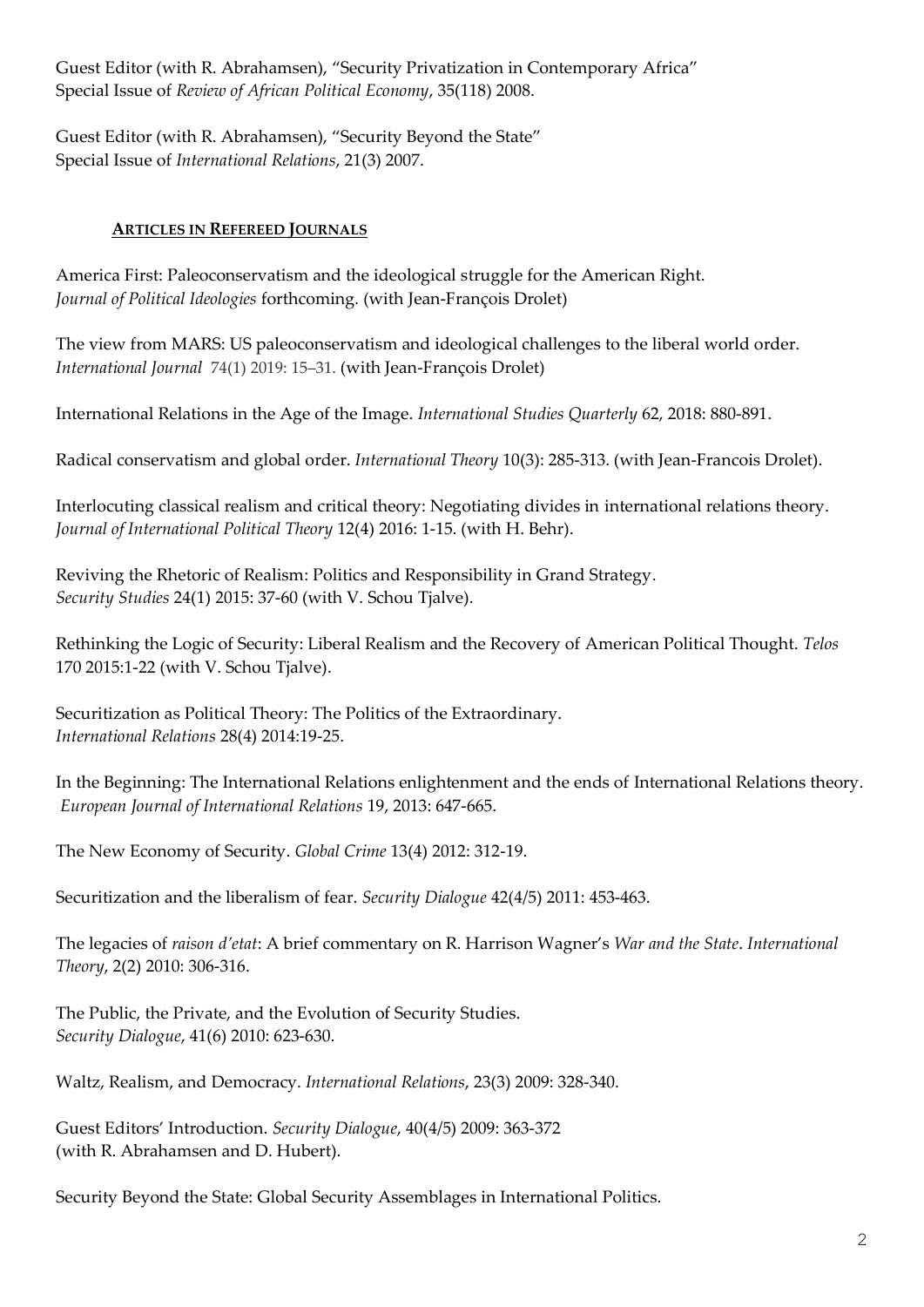*International Political Sociology*, 3(1) 2009: 1-17 (with R. Abrahamsen).

Public/Private, Global/Local: The Changing Contours of Africa's Security Governance. *Review of African Political Economy*, 35(118) 2008: 539-553 (with R. Abrahamsen).

The Bush Doctrine and the Iraq War: Neoconservatives vs. Realists. *Security Studies* 17(2) 2008: 1-30 (with Brian Schmidt).

Introduction: The Privatization and Globalization of Security in Africa. *International Relations*, (21) 2007: 131-141 (with R. Abrahamsen).

Securing the City: Private Security Companies and Non-State Authority in Global Governance. *International Relations*, (21) 2007: 237-253 (with R. Abrahamsen).

Security sector reform: bringing the private in. *Conflict, Security, and Development*, 6(1) 2006: 1-23 (with R. Abrahamsen).

What is the National Interest?: The Neoconservative Challenge in IR Theory. *European Journal of International Relations* 11(3), 2005: 303-337.

Why Ideas Matter in International Relations: Hans Morgenthau, Collective Identity, and the Moral Construction of Power Politics. *International Organization*, 58(4), 2004: 633-666.

Words, Images, Enemies: Securitization and International Politics. *International Studies Quarterly*, 47(4), 2003: 511-31.

The Discipline of the Democratic Peace: Kant, Liberalism, and the Social Construction of Security Communities. *European Journal of International Relations* 7(4), 2001: 525-553.

From Alliance to Security Community: NATO, Russia, and the Power of Identity. *Millennium: Journal of International Studies* 29(2), 2000: 357-87 (with Iver B. Neumann).

The Myths of Europe: Legitimacy, Community and the "Crisis" of the EU. *Journal of Common Market Studies* 37(2), 1999: 233-49 (with Lene Hansen).

The Practices of Security: Critical Contributions (a reply to Eriksson). *Cooperation and Conflict* 34(3), 1999: 381-84.

Identity and the Politics of Security. *European Journal of International Relations* 4(2), 1998: 207-228.

Modernity, Identity and Security: a Comment on the 'Copenhagen Controversy'. *Review of International Studies* 24, 1998: 433-437.

The Institution of 'Security': Elements of a Theory of Security Organizations. *Cooperation and Conflict* 32(3), 1997: 287-307.

Hobbes and International Relations: a reconsideration. *International Organization* 50(2), 1996: 213-36.

Broadening the Agenda of Security Studies?: Politics and Methods.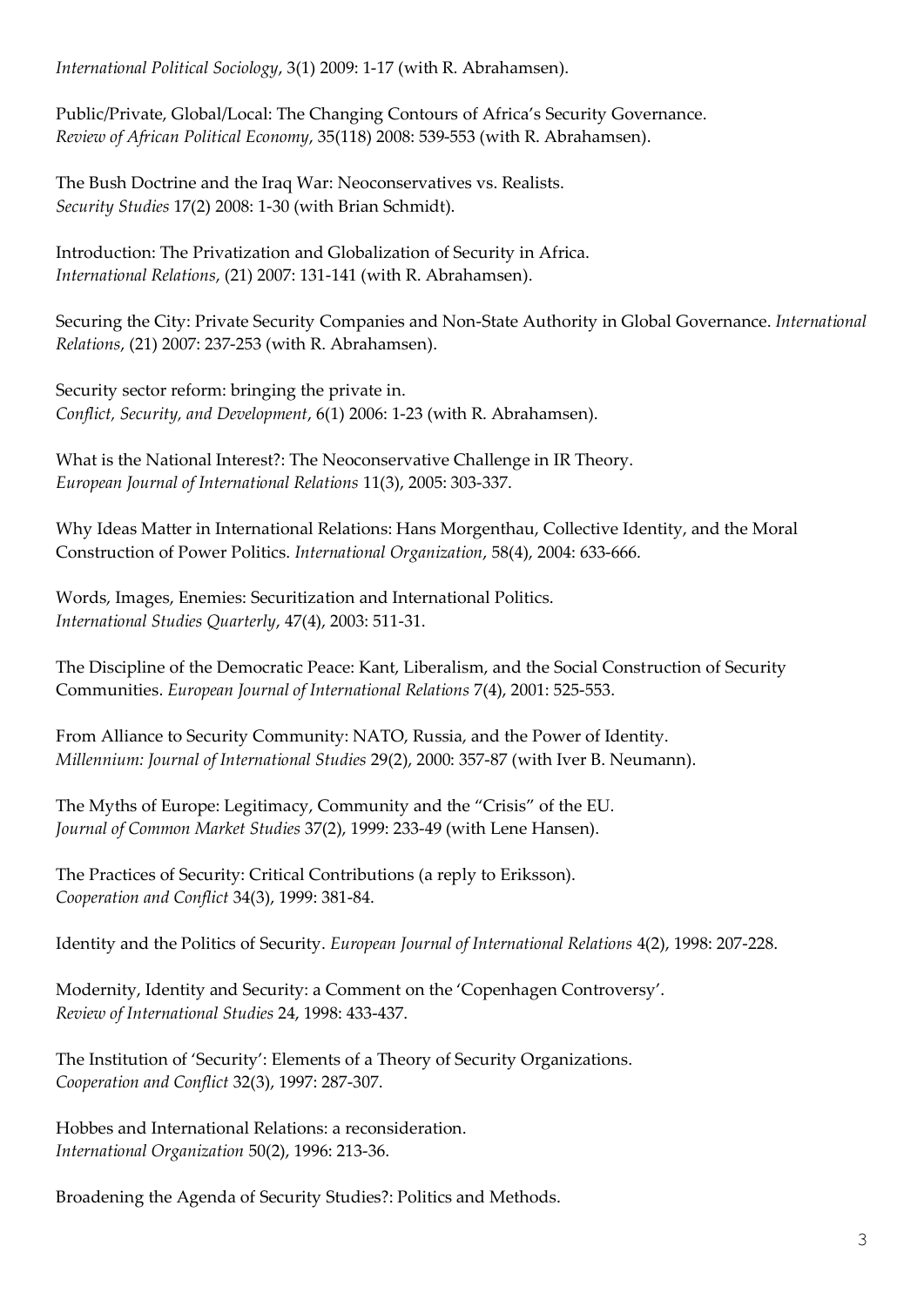*Mershon Review of International Studies* 40, 1996: 229-54 (with Keith Krause).

Neo-Realism and the Future of Strategy. *Review of International Studies* 19(2), 1993: 103-122.

Reason and Realpolitik: Kant's 'Critique of International Politics'. *Canadian Journal of Political Science* 25(1), 1992: 99-119.

Rethinking the 'Logic' of Deterrence. *Alternatives* 17(1), 1992: 67-94.

Rousseau, Realism and Realpolitik. *Millennium: Journal of International Studies* 18(2), 1989: 188-204

### **BOOK CHAPTERS**

Aesthetic Realism. In Nicolas Guilhot and Brian Schmidt, eds., *Historiographical Investigations in International Relations.* London: Palgrave, 2019. 51-7.

Security and Modernity. In Alexandra Gheciu and William Wohlforth, eds., *The Oxford Handbook of International Security*. Oxford: Oxford University Press, 2018. 14-28 (with Keith Krause).

Realist Exceptionalism: philosophy, politics, and foreign policy in America's 'second modernity'. In Jean-Francois Drolet and James Dunkerley, eds., *American Foreign Policy: Studies in Intellectual History.* Manchester: Manchester University Press, 2018. 96-116 (with Vibeke Schou Tjalve).

Golden assemblages: security and development in Tanzania's gold mines. In Paul Highgate and Mats Utas, eds., Private Security in Africa. London: Zed Books, 2017. 15-31 (with Rita Abrahamsen).

Global Policing and the Nation-State. In Ian Loader, et. al. eds. *Sage Handbook of Global Policing*. London: Sage, 2016, 179-92.

Global Security Assemblages. In R. Abrahamsen and A. Leander, *Handbook of Private Security Studies*. London: Routledge, 2016.

A Dialogue with Thomas Hobbes. In R.N. Lebow and H. Suganami, eds., *The Return of the Theorists*. London: Palgrave, 2016.

A neoHobbesian Future? In K. Booth and T. Erskine, eds. *International Political Theory Today*, 2nd ed. Cambridge: Polity Press, 2016.

Publics, Practices, and Power. In J. Best and A. Gheciu, *The Return of the Public in Global Governance*. Cambridge: Cambridge University Press, 2014: 243-256.

Tracing Global Assemblages, Bringing Bourdieu to the Field: A Conversation with Rita Abrahamsen and Michael Williams. In M. Acuto and S. Curtis, eds., *Reassembling International Theory: Assemblage Thinking and International Relations.* London: Palgrave, 2014: 25-32.

Power, Culture, Practice. In R. Adler-Nissen, ed., *Bourdieu in International Relations: Rethinking Key Concepts in IR*. Routledge: 2012: 131-147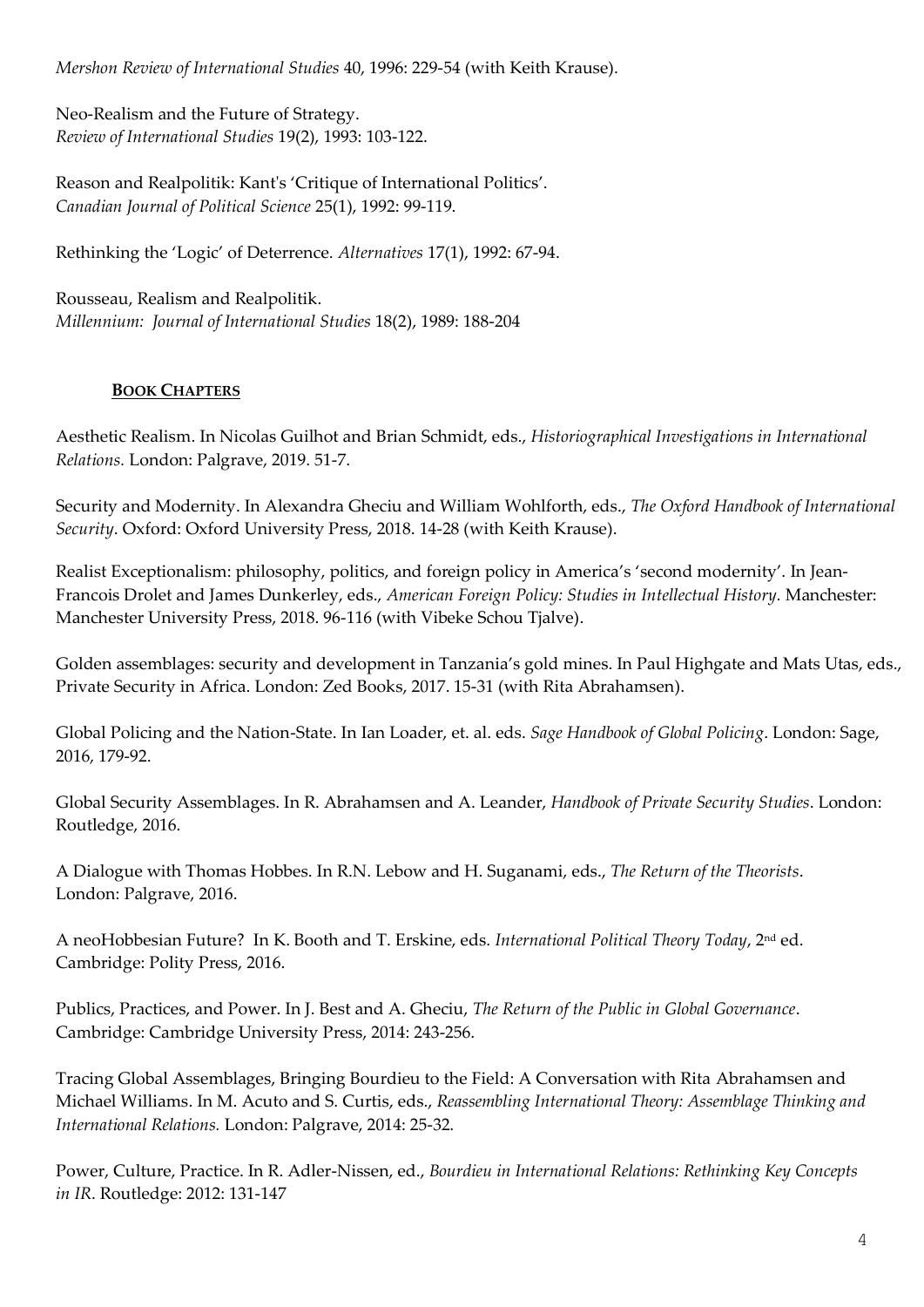"The Potential and Perils of Opposition. In S. Brincat, L. Lima, J. Nunes, eds., *Critical Theory in International Relations and Security Studies*. Routledge, 2012: 197-206.

Privatization in Practice" (with R. Abrahamsen) in V. Pouliot and E. Adler, eds., *International Practices*.Cambridge University Press, 2011: 310-331.

Rethinking the 'Hobbesian Tradition' in International Relations. In R. Prokhovnik and G. Slomp eds, *International Political Theory After Hobbes*, London: Palgrave, 2011: 147-167.

The Politics of Theory: Waltz, Realism and Democracy. In Ken Booth, ed., *Realism and World Politics.* London: Routledge, 2011: 50-63.

The Continuing Evolution of Securitization Theory. In Thierry Balzacq, ed., *Securitization Theory: How Security Problems Emerge and Dissolve*. London: Routledge, 2011: 212-222.

Securing the City: Private Security Companies and Non-State Authority in Global Governance (with R. Abrahamsen). In B. Mabee and A. Colas, eds., *Mercenaries, Pirates, Bandits and Empires: Private Violence in Historical Context*, New York: Columbia University Press, 2011: 213-235.

Identity and the Politics of Security. In Barry Buzan and Lene Hansen, eds., *International Security: Key Readings.* London: Routledge, 2007 [reprint].

Introduction. In Michael C. Williams, ed., *Realism Reconsidered: The Legacy of Hans Morgenthau in International Relations.* Oxford University Press, 2007: 1-17.

Morgenthau Now: Neoconservatism, National Greatness, and Realism Today. In Michael C. Williams, ed., *Realism Reconsidered: The Legacy of Hans Morgenthau in International Relations.*  Oxford University Press, 2007: 216-240.

The 'Hobbesian Theory of International Relations': Three Traditions. In Beate Jahn, ed., *Rereading the Classics in International Relations.* Cambridge University Press, 2006: 253-276.

Privatisation, globalization, and the politics of protection in South Africa (with R. Abrahamsen). In Jef Huysmans, ed., *The Politics of Protection*. Routledge, 2006: 34-47.

The Postmodern Politics of the New World Order. In B. Hansen and B. Heurlin, eds., *Theories of the New World Order*. Macmillan, 2000: 81-111.

Introduction: International Theory in the New Europe. In M. Kelstrup and M.C. Williams, eds., *International Relations Theory and European Integration.* Routledge, 2000 (with Morten Kelstrup).

From Strategy to Security: Foundations of Critical Security Studies (with Keith Krause). In K. Krause and M.C. Williams, eds., *Critical Security Studies.* University of Minnesota Press, 1997: 1-23.

### **ARTICLES IN NON-REFEREED JOURNALS**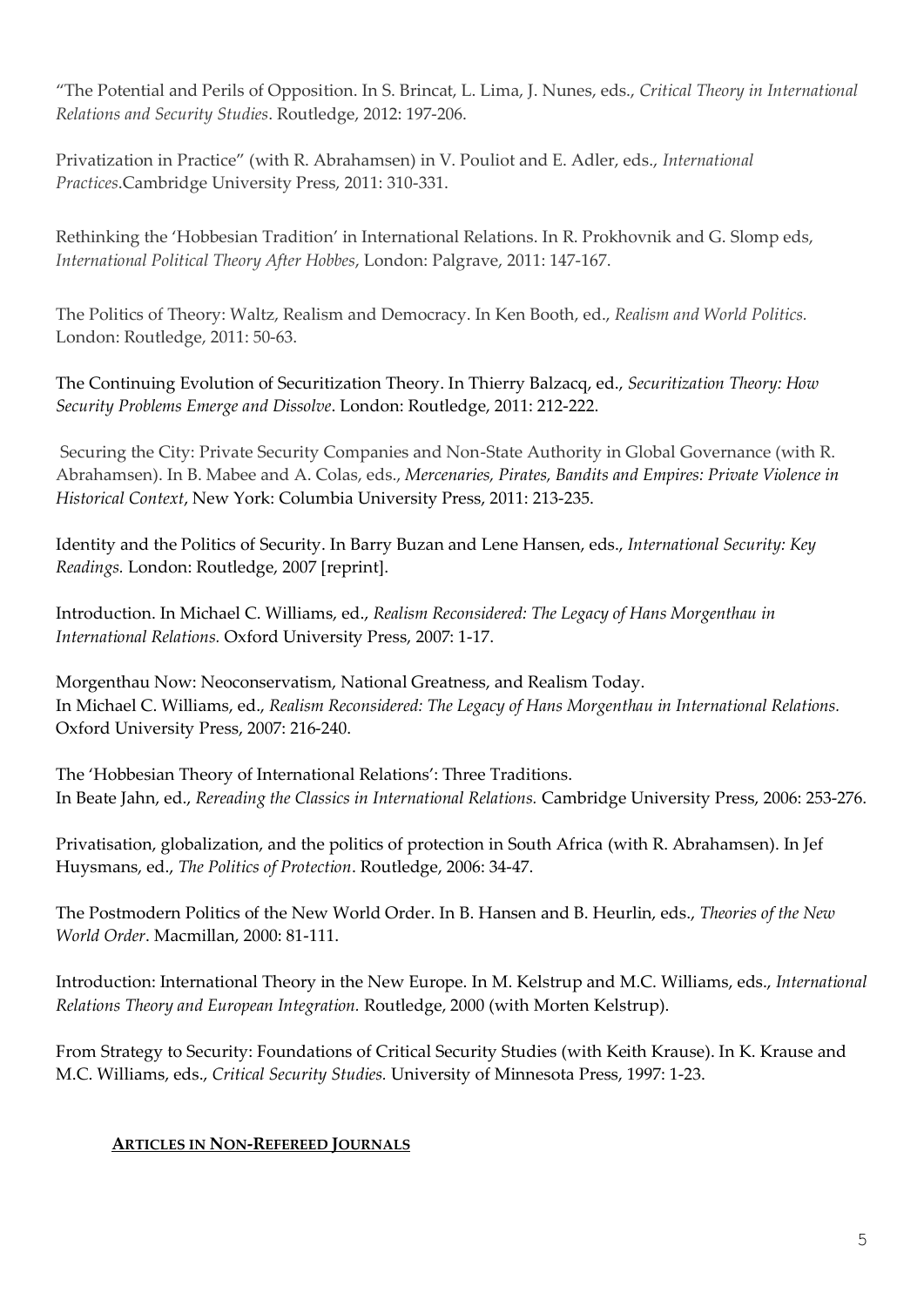"Security Privatization and Global Security Assemblages", *Brown Journal of World Affairs*, 18(1) 2011: 171- 180.

"Rekonfigurering av sikkerhet: Privat sikkerhet og globale sikkerhetskonstellasjoner" *Internasjonal Politikk* 69(1) 2011: 471-481. [in Norwegian].

## **OTHER PUBLICATIONS**

"Forward" to Vibeke Schou Tjalve, ed., *Geopolitical Amnesia: The Rise of the Right and the Crisis of Liberal Memory*. Montreal: McGill-Queens University Press, 2019.

"Forward" to Hans J. Morgenthau, *La Notion du Politique et la Théorie des Différends Internationaux*, [Libraire Recueil Sirey, Paris 1933], edited by H. Behr and F. Rösch, translated by M. Vidal. (London, Palgrave: 2012): ix-x.

"Privatizing Africa's Everyday Security" (with R. Abrahamsen). *openDemocracy*. July 1, 2010. http://www.opendemocracy.net/opensecurity/rita-abrahamsen-michael-c-williams/privatisingafricas-everyday-security

"Cape Town: Private Security and Public Space" (with R. Abrahamsen) In *Human Security for an Urban Century*. Ottawa: Department of Foreign Affairs and International Trade, 2008.

"Beyond the Privatized Military: The Growth of Global Private Security" (with R. Abrahamsen). *Human Security Bulletin* [electronic version]. Vancouver: Canadian Consortium for Human Security, March 2008]

"Selling Security: Assessing the impact of military privatization" (with R. Abrahamsen) *Review of International Political Economy* 15(1), 2008: 131-146.

'Security Privatization and Human Security: Trends and Implications' (with R. Abrahamsen) Baseline Study (35pp.), Department of Foreign Affairs and International Trade, Government of Canada. March, 2007.

CASE Collective (contributor), "Critical Approaches to Security in Europe: A Networked Manifesto", *Security Dialogue* 37 (4), 2006: 443-87.

"Briefing: The Politics of Private Security in Kenya" (with R. Abrahamsen) *Review of African Political Economy* 104(5), 2005: 425-431.

"The Globalization of Private Security" ISP/NSC Briefing Paper 05/02. (with R. Abrahamsen) *The World Today*, Royal Institute for International Affairs [Chatham House] (November 2005): 5-7.

"Country Report: Kenya" (with R. Abrahamsen), *Private Security Research Project*, Economic and Social Research Council UK / University of Wales, Aberystwyth. January, 2005.

"Country Report: Nigeria" (with R. Abrahamsen), *Private Security Research Project*, Economic and Social Research Council UK / University of Wales, Aberystwyth. January, 2005.

"Critical Security Studies", entry in: *Encyclopedia of International Relations and Global Politics*, edited by M. Griffiths. Routledge, 2005: 145-47.